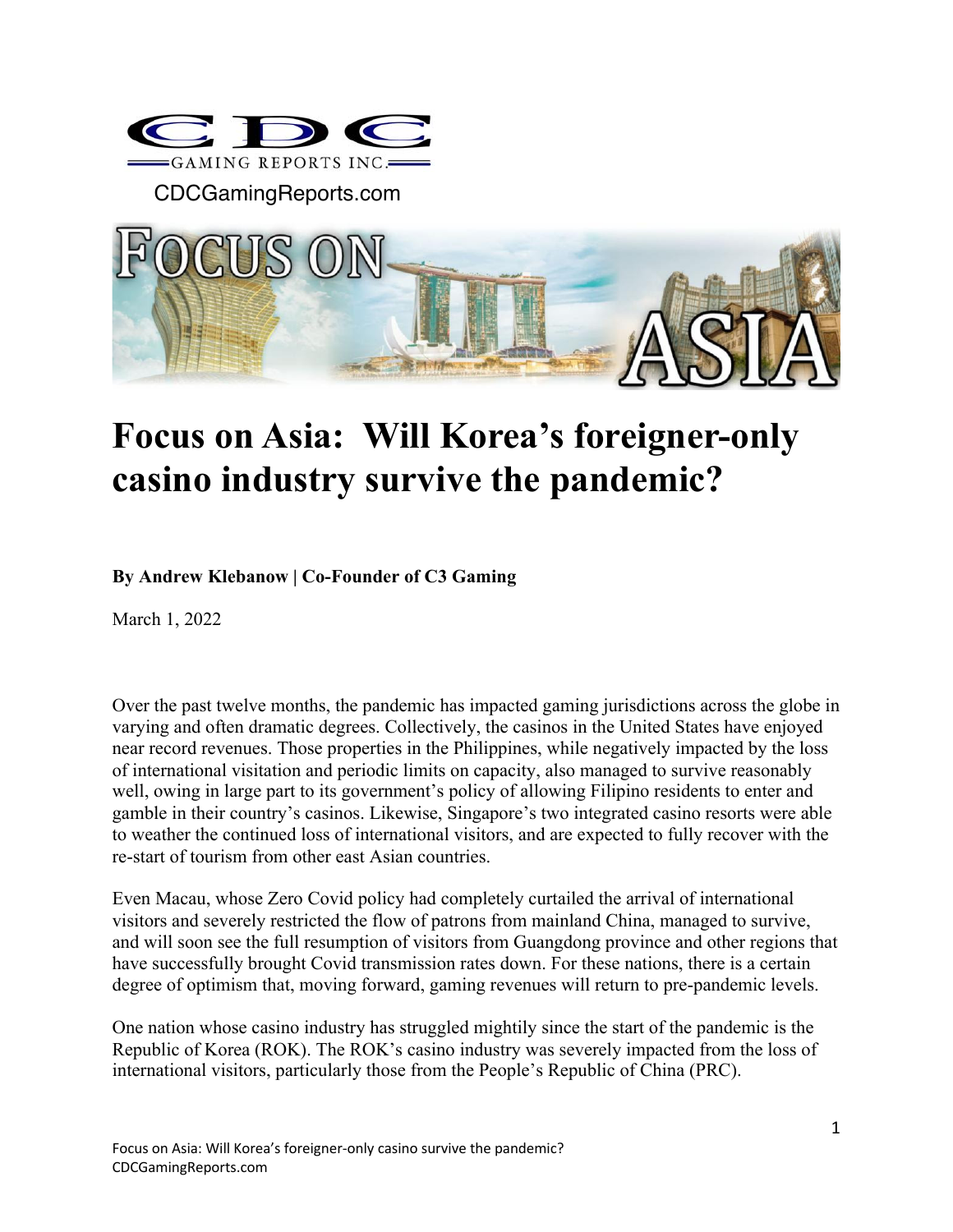Of the country's 18 casinos, only one allows Korean residents to gamble. The others are designated as foreigner-only, and were forced to either close, or stay open by relying on a small but loyal expatriate population. Their fortunes are not expected to change until visitation from the PRC resumes, and that is not anticipated anytime soon.

The most diverse network of consultants in the gaming & hospitality industry

C3GamingGroup.com

## **Understanding casinos in Korea**

To understand the importance of international visitation (particularly from the PRC) on Korea's casino industry, it is important to first understand the kinds of gaming available and the jurisdictions where they are located. Of the country's 18 casinos, only one permits Korean residents to gamble. Kangwon Land Casino is a casino resort located at the foot of High1 Ski and Golf Resort in Jeongseongun, approximately three hours by car from Seoul. It is the largest casino in the country and accounts for over half of the country's annual gambling revenue.

Kangwon Land Casino managed to weather the pandemic rather well, albeit with a significant drop in visitation and gaming revenue. Even though in 2021 gaming revenue fell by 47.7% from 2019, it enjoyed a 74.7% increase from 2020. Leadership also took advantage in the slowdown in business to initiate an expansion plan at a cost of KRW 28.4 billion (US\$23.7 million), which will focus on increasing the casino's table game capacity.

The country's remaining casinos can be found primarily in four distinct cities: Seoul, Incheon, Busan, and Jeju. With eight casino properties, Jeju offers the largest concentration of gaming in the country. Jeju is an island off the southern tip of the Korean peninsula. It offers a milder climate than the mainland, an attractive seaside setting, and has evolved into an international tourism destination. As a self-governing province, Jeju also has a certain degree of autonomy. Unlike the rest of the ROK, Jeju permits visa-free travel for visitors from the PRC. Prior to the pandemic, Jeju welcomed over 15 million visitors annually and approximately 80 percent of them were from the PRC.

Not surprisingly, Jeju's tourism economy was devastated by the pandemic. The island's airport was closed to international travel in February of 2020 and that has yet to resume. Only three of the island's eight casinos remain open: Jeju Dream Tower Casino, Paradise Jeju Casino, and Landing Casino Jeju.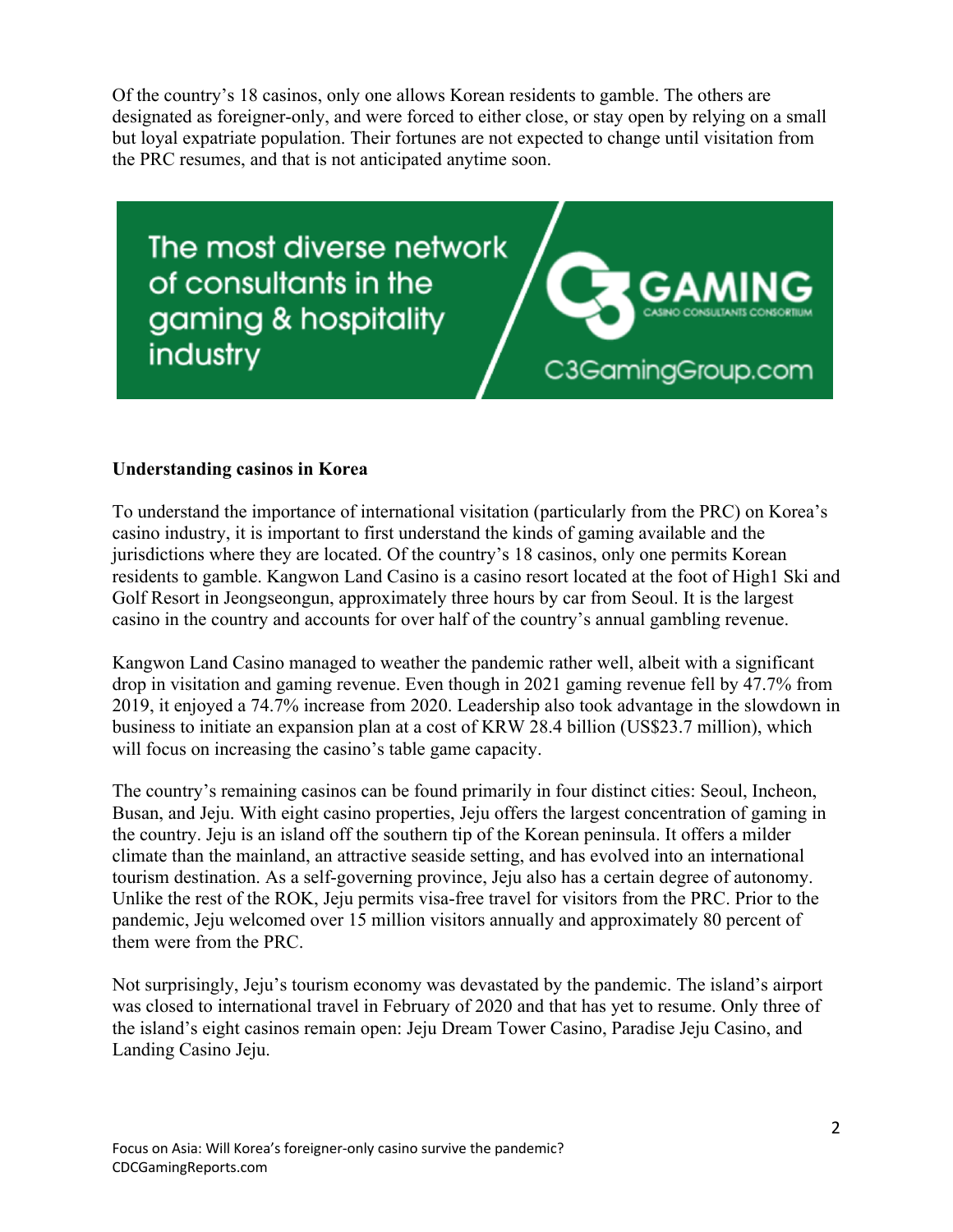The capital city of Seoul and nearby Incheon collectively have the second highest concentration of foreigner-only casinos: the Paradise Casino and Seven Luck Casino in Seoul, and Paradise City in Incheon. These properties managed to continue to operate due to the sizeable expatriate population residing in this dense, urban region.

Incheon will also be home to two integrated casino resorts including Project Inspire, developed by Mohegan Gaming and Entertainment, and the Midan City Resort Complex. Project Inspire's construction is well underway, and upon completion will have over 1,300 high-end lodging keys, over 20,000 sqm of retail, a 15,000-seat arena, a massive amusement park, and a 20,000 sqm casino. Project Inspire will also have its own private air terminal, allowing it to better serve international VIPs.

The Midan City Resort Complex is a more modest-sized development, and is expected to include 751 lodging keys, MICE space, and a theater. Development of that integrated resort was slowed after Caesars Entertainment announced that it sold its ownership interest in the project in 2021.

Busan is Korea's second largest city with a population of 3.4 million. Its port is the largest in Korea and sixth busiest in the world. As such, it had a sizable expatriate population industry that helped support the city's two casinos: Paradise Casino Busan and Seven Luck Casino Busan Lotte.

## **China's Zero Covid Policy**

Looming large as an obstacle to a recovery of Korea's foreigner-only casino industry is China's Zero Covid policy. One of the features of that policy is a lengthy quarantine period in government-designated hotels or other facilities that can last from 21 to 28 days. Any resident of the PRC, Macau SAR and Hong Kong SAR returning from a foreign destination is obligated to adhere to strict quarantine mandates.

Hong Kong's recent omicron outbreak, reportedly traced to flight attendants that violated their quarantine restrictions, only strengthened the PRC's commitment to this policy. Anyone returning to the PRC, Macau and Hong Kong will find themselves in quarantine under strict supervision. As such, any resumption of outbound tourism from China to other destinations in Asia will not occur for the foreseeable future. Any country that had relied on Chinese tourism in the past will need to find other markets to serve. This leaves Korea's casino industry in a very difficult position.

Recently, two initiatives to help the casinos in Jeju were proposed. One was to allow Koreans from the mainland to visit casinos in Jeju on a very limited basis. Koreans not residing in Jeju could visit a casino up to 12 times a year, and no more than once a month, and would have been required to show airline tickets and other documentation prior to gaining entry to a Jeju casino. That proposal was summarily rejected amidst opposition from Gangwon Province, home of Kangwon Land Casino.

Another proposal currently under review is the possible introduction of proxy gambling. Proxy gambling, in its simplest form, allows a gambler residing in another country to send a proxy to a casino, who in turn places wagers on behalf of the gambler. The host casino in turn provides